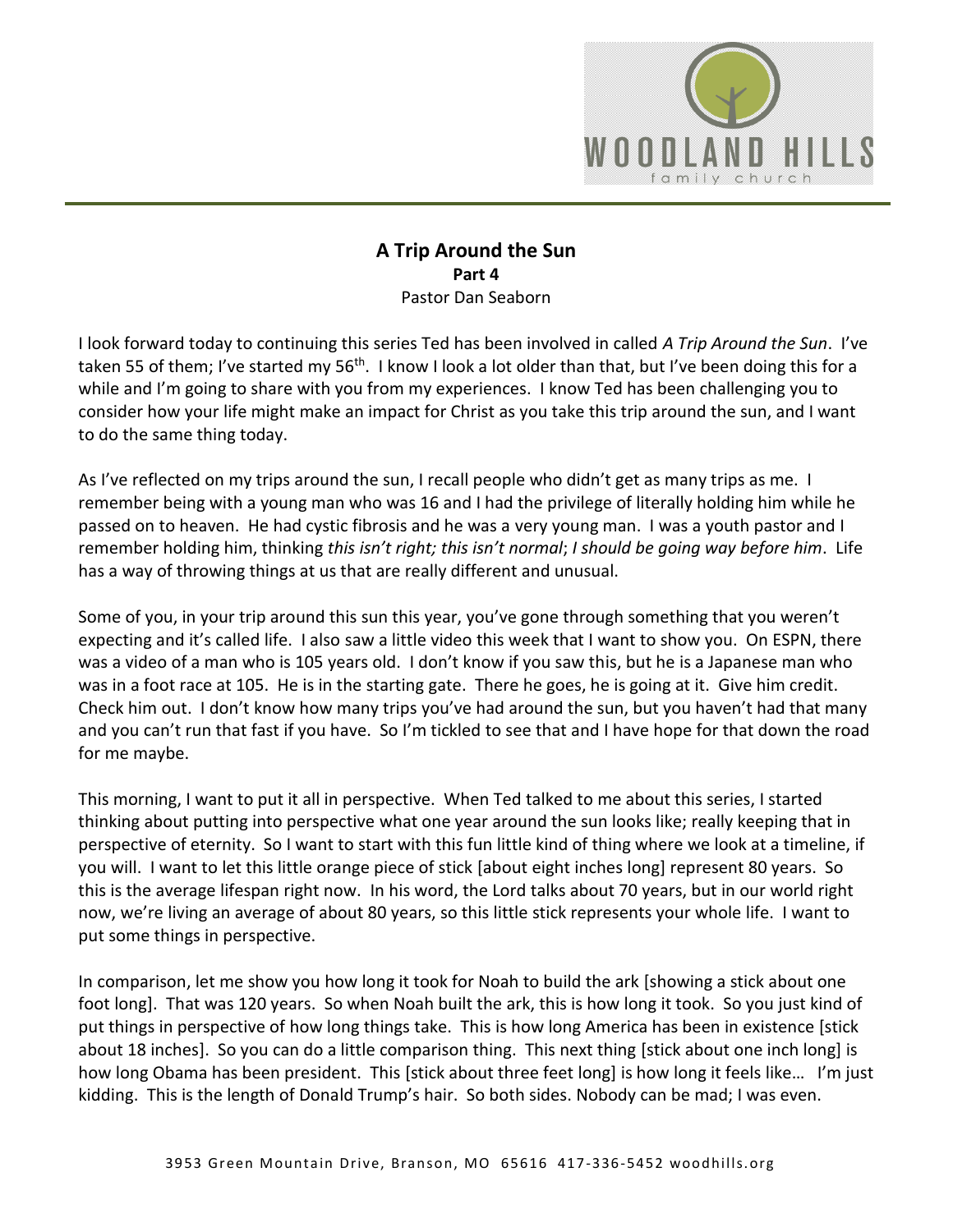But what I really want to put in perspective today is eternity. So do you mind helping me? What's your name? Brian, come here a second. Do you mind helping me a second? I want you to hold that [roll of orange tape] over your head really high and I want you to start walking, Brian. This is eternity. I want y'all to put in perspective that little stick I was holding compared to this which is eternity. Keep going, Brian, we'll see you man; hope you have a good day. The point is that it doesn't stop.

Now I really want to show you something shocking. This is one year. Y'all can't even see it. I'm holding up a little tiny orange sliver of a stick here. Sometimes we get caught up in our little one month or one year thing up against eternity. I want to ask you today to kind of keep perspective. It's so easy to sometimes let one of these little tiny sticks keep us from remembering where we are headed.

Today, I want to talk to you about: Are you living in such a way that eternity is going to be a reward? I'm going to challenge you today to take a look at your life and say "How am I doing" in an area. I know Ted has covered several different areas. He talked a little bit about the things we accumulate and that kind of stuff. I want to talk to you today about love. What kind of person are you when it comes to showing love? That's what I feel the Lord kind of put on my heart to talk about today. Today is going to be some confession to me. I'm going to tell you that I haven't done it very well and I'm going to show you how.

One of the things I want you to do for a second is just think about what you even consider love to be. If you're here and you're 16, when I say love, you're like "Oh, yes, I know him. He is so hot." I call it Kardashian love. I saw the Kardashians the other day. I was watching the US Open. Kim got out of her limo and I saw the camera pan to her as soon as she got out of her car. The funny part is I saw her mouth literally say "The cameras are on us so smile and look good." She was literally telling them to smile because that's kind of how we've become entrapped to think that's what love is. It's almost a Kardashian feeling and that's not what love is. We just sang about love. Carolyn was just singing to us about love and telling us what it is. And we just get all kind of messed up and we focus on this momentary thing and forget about these eternal things.

Today, I want to take you to a passage of scripture and I'm going to read to you what the Bible says love is and then you get to rank yourself. Ten is awesome and one stinks and you get to decide how good of a lover you are. When you hear lover, it's not erotic love. "Do I love like God loves?"

So I'm going to read a passage of scripture now. I've noticed when I read scripture, people tend to use that time to do something else. If I'm telling a story or I've got Brian running with a big piece of string, you notice that; it gets your attention. And then I start reading scripture. I literally notice people fidget, get a drink, check their Fitbit. It's easy to check out during scripture. I'm asking you… I'm going to read it very slowly on purpose, and I'm asking you to tune in for a second and go "When I think of love, is that what I think love is?" That's what I want you to ask yourself. No matter your age, youngest to the oldest, are you good at loving?

I'm going to read to you from 1 Corinthians 13. You know it's called the love passage. We are all familiar with it in some way or another. We've heard or even quoted it. If you're here and you've never heard of 1 Corinthians 13, in the Bible, it's a chapter that talks very strongly about what God calls love. I'm going to read slowly; listen.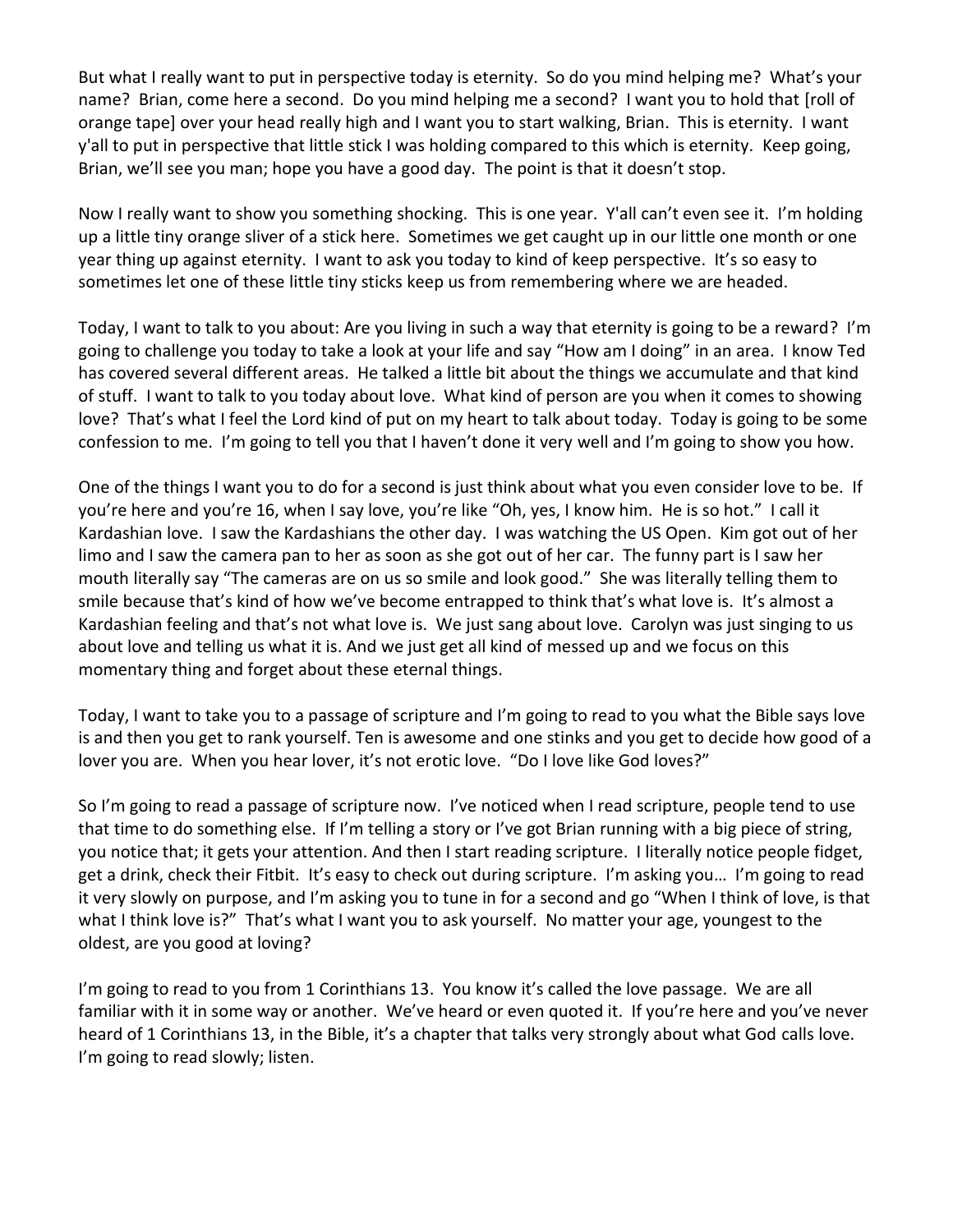*[1](http://www.studylight.org/desk/?q=1co%2013:1&t1=en_niv&sr=1) If I speak in the tongues of men or of angels, but do not have love, I am only a resounding gong or a clanging cymbal. [2](http://www.studylight.org/desk/?q=1co%2013:2&t1=en_niv&sr=1) If I have the gift of prophecy and can fathom all mysteries and all knowledge, and if I have a faith that can move mountains, but do not have love, I am nothing. [3](http://www.studylight.org/desk/?q=1co%2013:3&t1=en_niv&sr=1) If I give all I possess to the poor and give over my body to hardship that I may boast, but do not have love, I gain nothing.*

*[4](http://www.studylight.org/desk/?q=1co%2013:4&t1=en_niv&sr=1) Love is patient…* Can I just ask you to think about somebody? This doesn't mean patience with a lawnmower where it won't crank. The Greek word is *makrothumia*. It means patience with people. Just see if a face just pops up in front of you when I say love is patient. *…love is kind. It does not envy, it does not boast, it is not proud. [5](http://www.studylight.org/desk/?q=1co%2013:5&t1=en_niv&sr=1) It does not dishonor others, it is not self-seeking, it is not easily angered, it keeps no record of wrongs. [6](http://www.studylight.org/desk/?q=1co%2013:6&t1=en_niv&sr=1) Love does not delight in evil but rejoices with the truth. [7](http://www.studylight.org/desk/?q=1co%2013:7&t1=en_niv&sr=1) It always protects, always trusts, always hopes, always perseveres. [8](http://www.studylight.org/desk/?q=1co%2013:8&t1=en_niv&sr=1) Love never fails.*

Dan Seaborn doesn't rank up in the ten area. Let me tell you about my devotions. This would be pretty normal for me: I'll go and say "Lord, I'm going to read your word." If I was in 1 Corinthians 13, this is the way my devotions would look: I'll read 1 Corinthians 13: 4 - "Love is patent..." I could stop right there for today and say "Lord, I want you to take those three words and here's what I want to do… Lord, I know they are in the Bible, I know we talk about the Bible, but I want you, Lord, to get those three words up into my life today. Show me what it means to be patient." That's because to me, that's when you really grow in your trips around the sun. From a year ago to now, are you more patient? Have you even checked?

So I was having my devotions and… I told you today was going to be confession day, so y'all get to get on in my mistakes. Y'all are just going to listen and go *He is messed up*. I am and you can leave here today and go "Good to hear him; I'm near as bad as him."

I was sitting in Chicago in a hotel room and I was praying. I was actually reading out of 1 Corinthians 13 and I was thinking about my wife and if I'm good at showing her love. I was going over all these things. I was sitting in bed. I was propped on my pillow. I was by myself. I was just kind of going "Lord, I'm going to go over these things and see how good I am with just showing love to Jane." And I was reading these things: "Love is patient…" *Oh, I'm not very good at that*. "Love is kind…" *Shoot. She just told me the other day sometimes my words aren't kind*. I was bumming. I was just reading it going *Shoot, I can't even go past Jane and I'm already messing up on this stuff.* "Love doesn't envy…" "Love doesn't boast…" "It's not proud…" "Love's not rude…" When I got to love is not rude, I remember sitting in the bed feeling like that was one I felt pretty good about. I'm not rude to Jane. "Lord, I'm glad I'm at least one for five. I'm not rude. Then I felt like the Lord just prompted my spirit and said "Yes you are." I was like "No, I'm not rude. I'm not rude to Jane."

There was a mirror over to the side of the bed. I could see myself. When I turned right, I could see myself. I remember sitting in the bed and the Lord saying "Here's what I want you to do, Dad. I want you to imagine you're driving down the road and Jane is the passenger. I want you to relive what it's like riding with you as the driver and her as the passenger."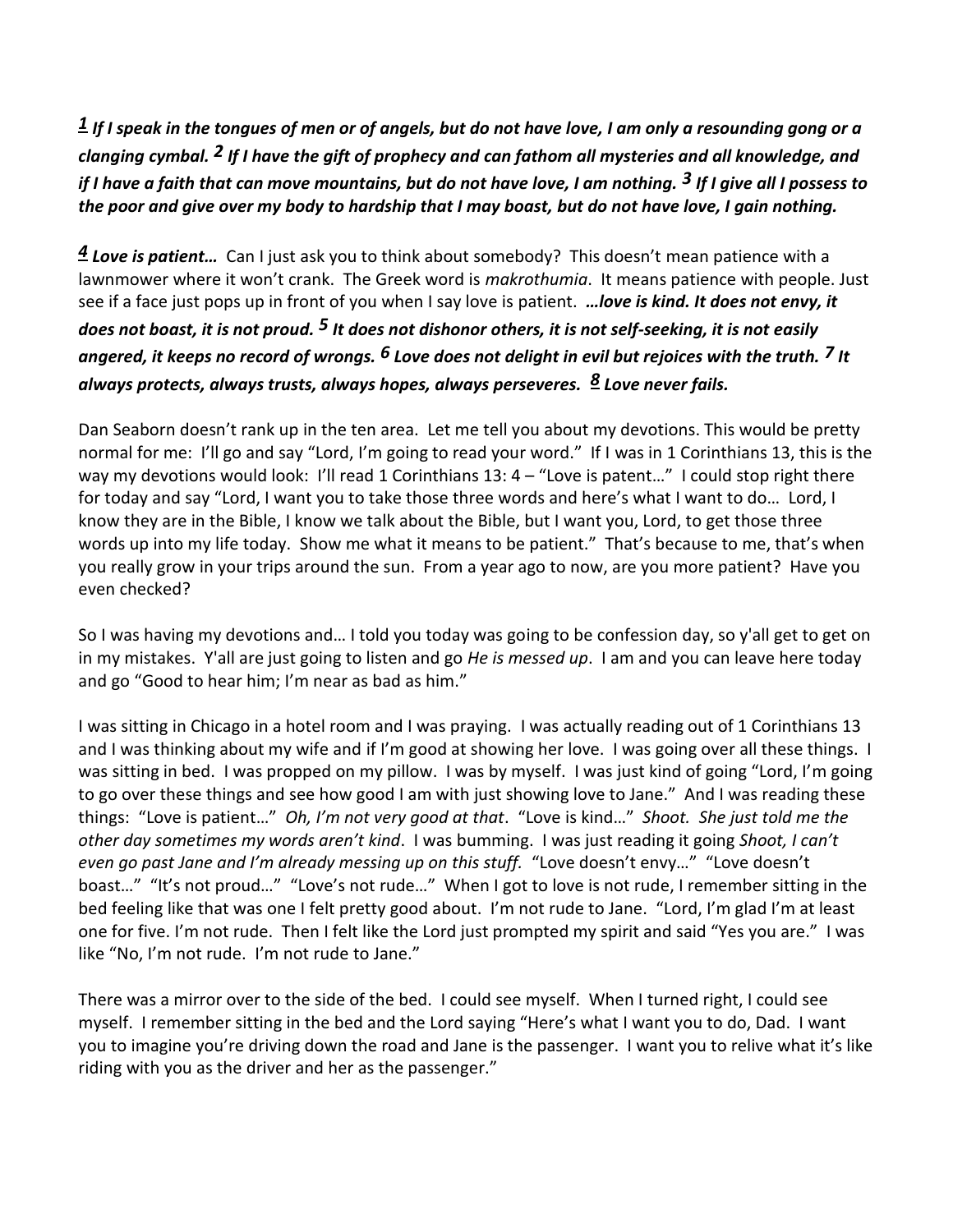When we drive, Jane is really good at pointing out stuff. "Honey, you're crossing the yellow line." "Dan, did you see that sign?" "Honey, watch out; you're going too fast." She is so good at that and it drives me crazy.

So I imagine me driving and I feel like the Lord just kind of put it in my spirit to imagine Jane is over there in the cockpit with me and I am driving and then she says that thing about crossing the center line. "Look in the mirror the same way you would look at her." As I'm sitting in bed… As she says "Dan, you just crossed the center line," I looked in the mirror as I would look at her. I just looked at myself in the mirror and the Lord said "That's rude looking. You're rude."

I felt like he said "We are going to change this. So, Dan, the next time she says that, I want you to look over, smile, and say 'Thank you so much.'" So we are going to practice this, Dan, in the car because… Do y'all get this? I'm trying to improve this trip around the sun. I would love to spend eternity in heaven, so I have to work on these little things in my life just to be a better person and to honor the Lord. Of course, I've received him into my life, but is it changing me? Am I any different than all the other non-lovers? So I practiced. I was sitting there in the bed and I would imagine Jane going "Honey, your crossing the center line." Whatever line; I'm always crossing lines. And I practice: "Thanks, Babe." I thought *Wow, that's going to be crazy*. I looked again with the rude face and then the smiling face. I couldn't wait to get back home.

I get back home and we were going… It didn't take long. As soon as we were in the car together, it's coming up; I know that. We're going to the grocery store or something and she said "Honey, watch out; you're crossing that line again" and I went "Honey, thank you."

I'm not kidding you. She was sitting in the passenger seat and she draws back and goes "What? What are you doing? What's wrong?" She went over against the door like I was doing something.

I said "Honey, I'm just not being rude."

She goes "Well, you're normally very rude."

Shoot. That's what the Lord said too. So I told her that from now on I was going to thank her.

She goes "Well, it's going to take a little while for me to get used to that." We're working on that still.

The bottom line is: Is scripture changing me? We hear sermons all the time. Are y'all any different than you were the last time you heard "love is not rude"? Is there anyone right now who is in your family that would say "Dan, I just want to point out that so and so is really rude." Don't do it. Some of you lifted your hand. Don't lift your hand. The bottom line is: Are we changing? Am I better than I used to be? Am I growing in Christ? Am I having a diminishing interest in the things of this earth and increasing interest in the things of eternal consequences? I'm just saying this is important stuff.

Maybe I'm a weirdo, but I really do what I'm about to tell you. When I'm working on a sermon, I will go sit in a graveyard. Sometimes I sit in a graveyard in my car and just work on a message and then just say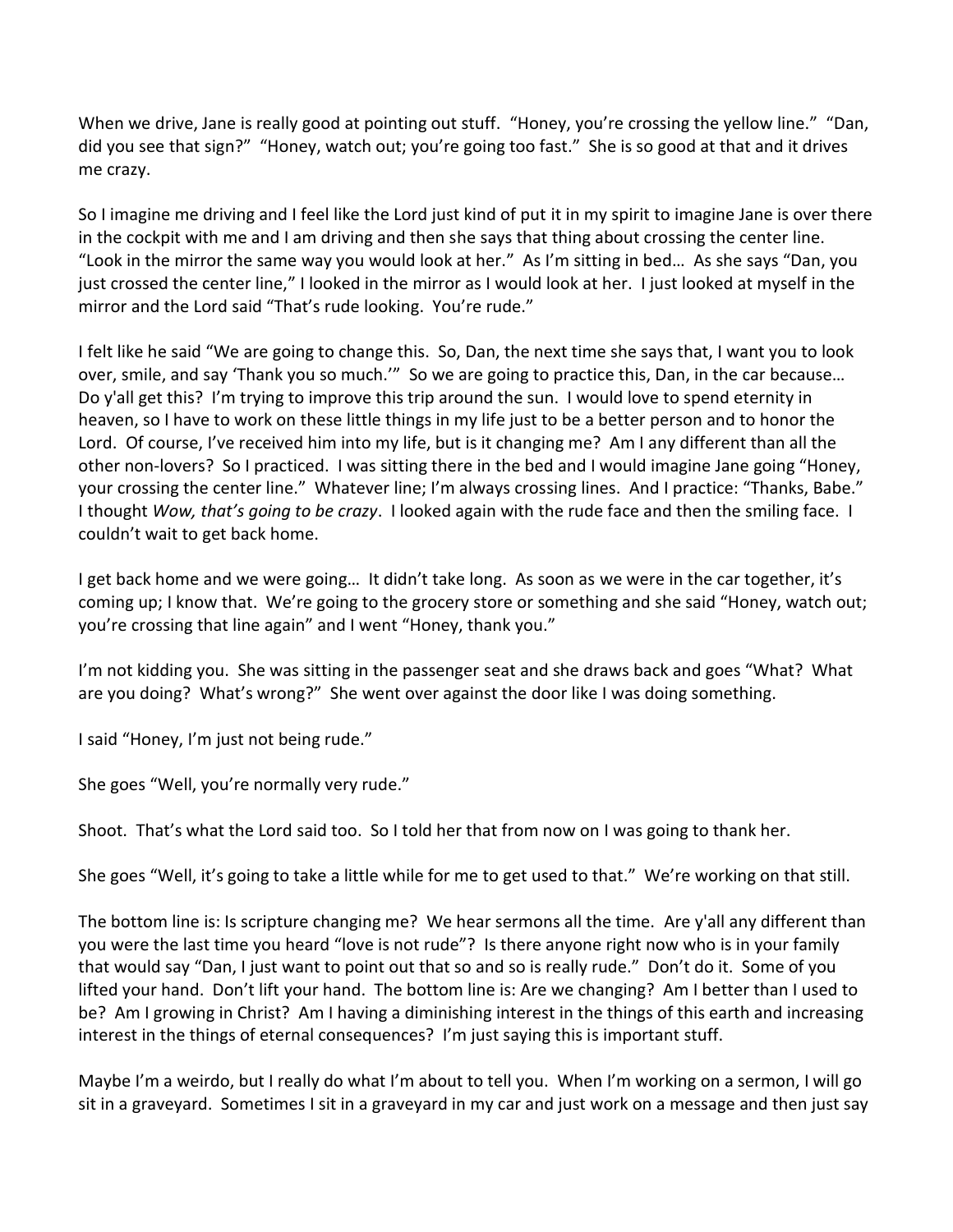"Lord, what really matters that I'm saying on Sunday. Is it going to make any difference for eternity's sake? Is the long orange line going to be affected by the way I live or are we just going through the motions?" We all passing through and I sit in a grave yard partly to remind myself that I'm headed there. So I need to keep in perspective the things I'm doing.

To show you how these scriptures get off and into my life, I want to continue in this same vein. When I started dating Jane, I thought I knew what love was. Shoot, I love her. I don't know if you remember, but I saw her bent over at a vending machine and I loved what I saw. I called that love. It was Kardashian love. I thought *this is love and I've found it.* Interestingly now, 33 years into my marriage, I realize that wasn't love at all; that was lust and that was erotic, but it had nothing to do with love. I know that now.

My mentor is 81 and his name is Ralph. We were actually golfing together last week. He is an older gentleman, a sweet, kind man. He is still a good golfer. He can't run as fast as that guy who is 105, but he's really in pretty good shape. We were golfing and he looked at me at one point on the golf course – I was driving and he was sitting there.

He said "Dan, I've been married to Dee (his wife) for 61 years. And I think I'm just touching the tip of the iceberg of knowing how to really love her."

I said, "Ralph, you're serious, aren't you?"

He said "I'm dead serious."

I was just sitting there thinking *Shoot, I've got a long way to go*. But I remember when I first thought I knew what love was. I'm sharing this morning, partly, right here, to those of you who are in your teens and early twenties and maybe even thirties and you're looking for Mr. Right or Ms. Right. First of all, let me suggest to you to *be* Mr. or Ms. Right. Stop looking for them and be them. And as you do that, what you do is check on your own life and say "Am I becoming the person I need to be? And am I seeking someone who can honor Christ?" You see, marriage is not about us and relationships are not about us; it's how we honor Jesus in them.

So I began to fall into *love* with this girl and you know how it is in the beginning. Your heart beats like crazy and you have the butterflies. We had one lose in here in the first service. I couldn't believe it. Really, a butterfly started flying around up here. I don't know if Katie released him or something, but it was cool. But I want to tell you that as I began to fall into what I thought was love, I began to grow and know her more. You can apply this anywhere in your life.

Then I did that thing were you go meet the family. You go meet the family and you want to make a good first impression. You're looking good and you want to come in all "Good Morning, good to see you too, ma'am. Nice to meet you, mother-in-law." There are potential people here that you want to care about. I get to meet them all. I care about them because it's Jane's family. Of course, they are nice to me and I'm nice to them.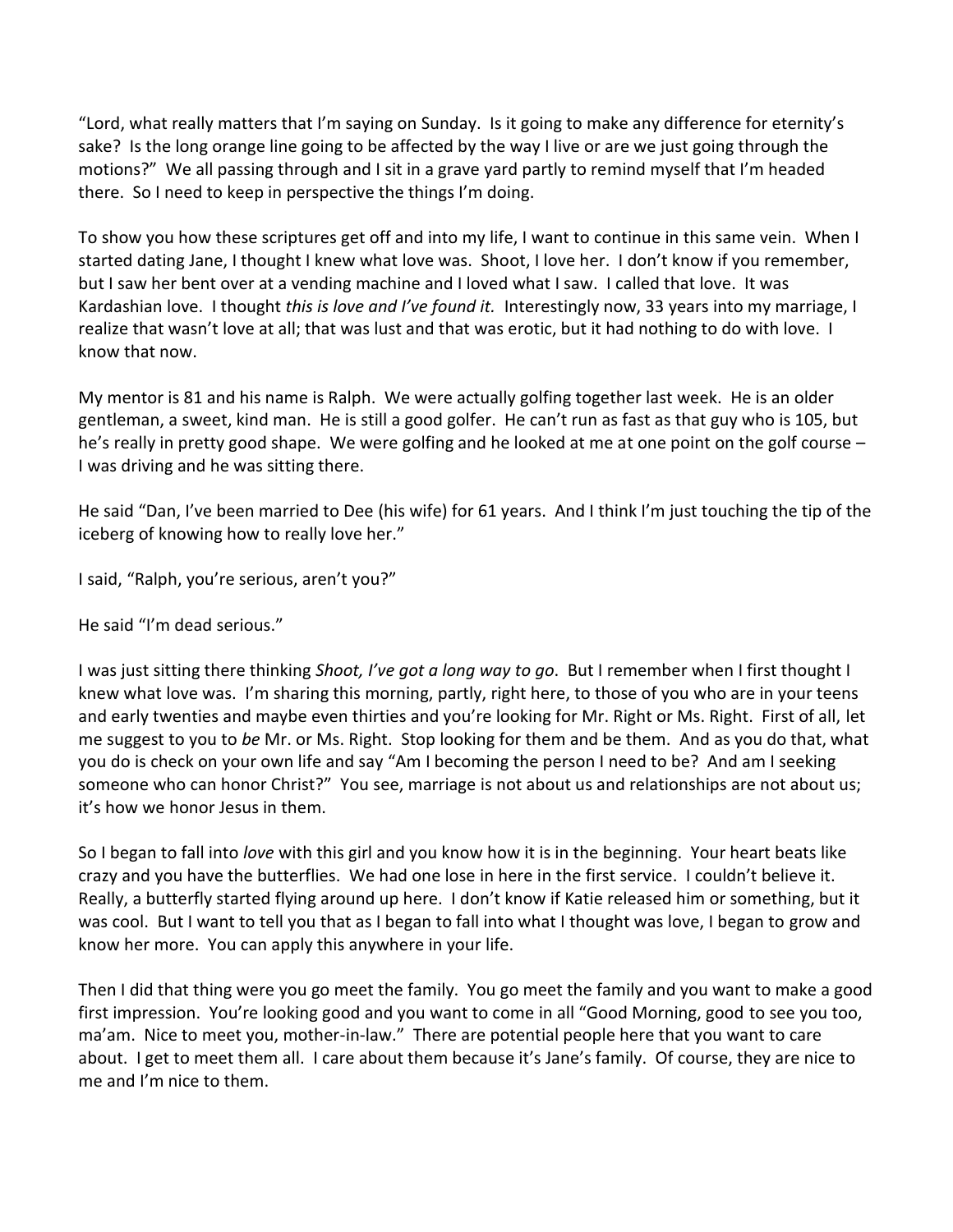Then, over time, I meet a person in her family who really irritates me. Again, y'all might leave here thinking you really can't relate. That's fine. It would be unusual, but okay. Jane has a sister… I have permission to talk about this. Her name is Sandy. There are five siblings in Jane's family, her included. The father walked out when she was about six, so they grew up with a single mom. Sandy kind of began to go wayward. Sandy messed her life up. Even before I knew her, she was already making really poor choices. Sandy had four children; all from different fathers. I began to not like her. I didn't think highly of her. I thought I was a little better than her. Let me read some of these words from the Bible. "Selfseeking…" That would have been me. "Easily angered…" Yeah, she could do that to me. "Love keeps no record of wrongs…" Well I was keeping record of all her wrongs: four kids. I'm just talking about myself. I was very judgmental.

Now I want you to get something. Jane really loves and really, at that time, loved her sister. Jane was a godly young lady and she was reaching out with godly love to her sister. Jane also really like me as we began to get more serious. And now we are married and that kind of thing. Sandy is kind of between us because Jane is really loving Sandy, but I'm not. I was not patient with her. I was rude to her. I thought I was better than her. I didn't say it out loud. I didn't come into the room and go "Well, I'm a little better than you." I didn't do that, but I'm thinking it. Do y'all have anybody you think you're better than? Be careful. I'm going to show you where it gets you.

So we began to get into marriage. Now we've been married a while and guess who is calling, needing help. Sandy. She would call Jane and say "Jane, I'm in a situation where I could use a little money. Jane, is there any chance you could help me with this?"

I was just like "You know what? You sister…" I want you to hear the words "*Your* sister drives me crazy." That's me speaking to her. What I did to my wife was shut her down. In this area of Sandy, she got to a point where she wouldn't even want to bring her name up to me because of how I reacted. And I was so busy at the church, you know. I'm loving on people; I don't have time to care about my own sister-in-law because I'm so busy ministering. Some of you don't even like me anymore now.

Finally I just told Jane "Can you just stop telling me about it. I don't want to hear about her anymore." So Jane took that part of her heart… She loves her sister. She's torn. She's in the middle. "Selfseeking…" "Rude…" I'm all the things that love is not. So she takes her heart and she puts the Sandy part of her heart into a little corner down there and she takes the key and she locks it and says *I can't discuss that with Dan. We can be one in other areas.*

There's a blender coming up on the screen here. When you get married, you're supposed to become one. And so this blender… You see this pear and this apple goes together here and then you push the button on the blender and it's supposed to blend and become one. Well I didn't want to push the button. I was comfortable with just sticking the two pieces of fruit in there. Snapple took a pear and an apple and made a prapple. You drink their drink and you like it. But I preferred to say "You know what? There's me and Jane and then there's her family and there's my family." If you came to me and asked if Jane and I are one, I'd say "Well, look at us; we're in the blender, can't you see us? We're right there together."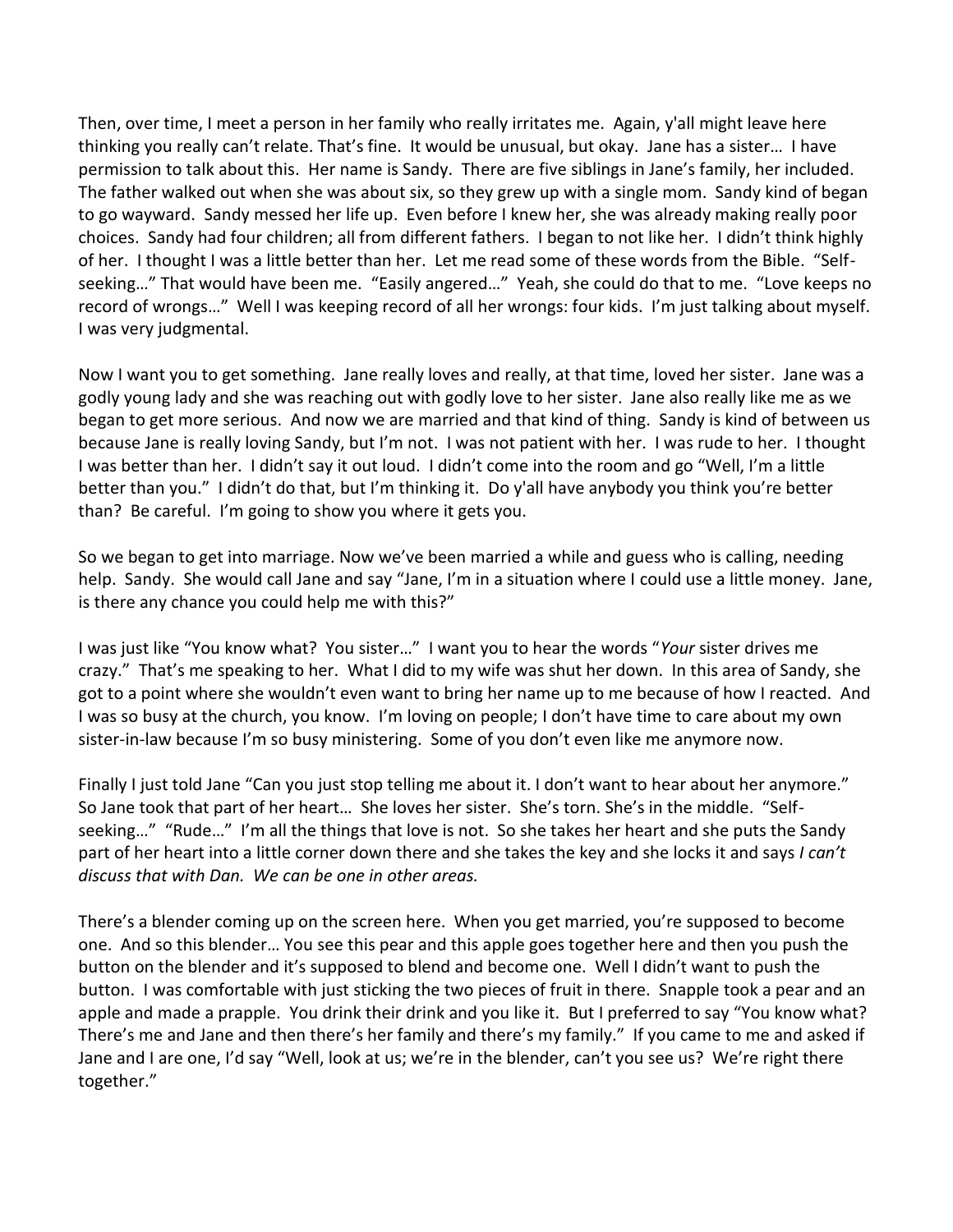"Are you all mushed together?"

"Well I don't want to talk about that; just look we're in the blender." And I was comfortable with some of the people in Jane's family, but not Sandy.

I'm trying to show you that just because you're a pastor and just because you say you follow Christ, it doesn't mean you show love. And that wasn't very nice and I made Jane feel very uncomfortable. She couldn't bring Sandy's name up to me. When we would get together for Christmas, I could tolerate being around her for a day. I'd just kind of shake her hand and say "Good to see you."

Then, fast forward and go ten years ahead. My brother messes his life up. My brother is my only sibling; it's just me and him. He lives in Indiana. He was a pastor of a church and got involved with a secretary and messed his life up bad. I told Jane I needed to go help "my brother." Did y'all hear the words "my brother"? So I got in the car and I drove down to Indiana. "Is there anything you need, Brother? Is there anything I can get for you, brother? You are my brother. I care about you, my brother."

And I'm working and helping him, saying to Jane "Well, we may need to help him with a little money. He's going through a tough situation. He's not going to have income."

The whole time, Jane is "It's fine honey, just help him because I know what it's like to want to help someone." Uh huh… I didn't even catch all that.

I'm driving home one day from Indiana by myself in the car and I was just driving along the road in Chicago and here comes the Lord. No turtle doves hit the car. I didn't hit a flock of geese or anything. I was just driving and the Lord kind of said "Boy, Dan, you're really good at loving your brother, but you're not very good at loving your sister." That was the word that came to me.

You see, when I married Jane, Sandy is my sister. Some of y'all sitting in here, maybe your dating right now. This is why I'm giving you part of this sermon. Are you ready to love his or hers everything? Some of you are married here today and you've got this one person coming over at Thanksgiving and you're already telling your spouse "Well, they can come, but they ain't staying over an hour." You've got to change that. It's "our family" now. "Are you serious, Dad?" "You mean I have to accept his brother?" That's your brother. This changes everything. If the Lord was like us, he would look down from heaven and go "I love that one and that one, and that one," but the Lord said "No, I'll die for all of you." It's how we are a whole lot not like Jesus. We have selective lovering.

I went on home. I didn't say anything to Jane about the Lord convicting my heart. I knew I had to change. I knew something had to change. So I walked in the house. I ain't bringing that up. A few days later, I'm watching the football game and she's reading a book or something. I said to her "Honey, I need to talk to you about something."

She said "Okay, what is it, honey?"

I said "Well, I was wondering how your sister, Sandy, is doing."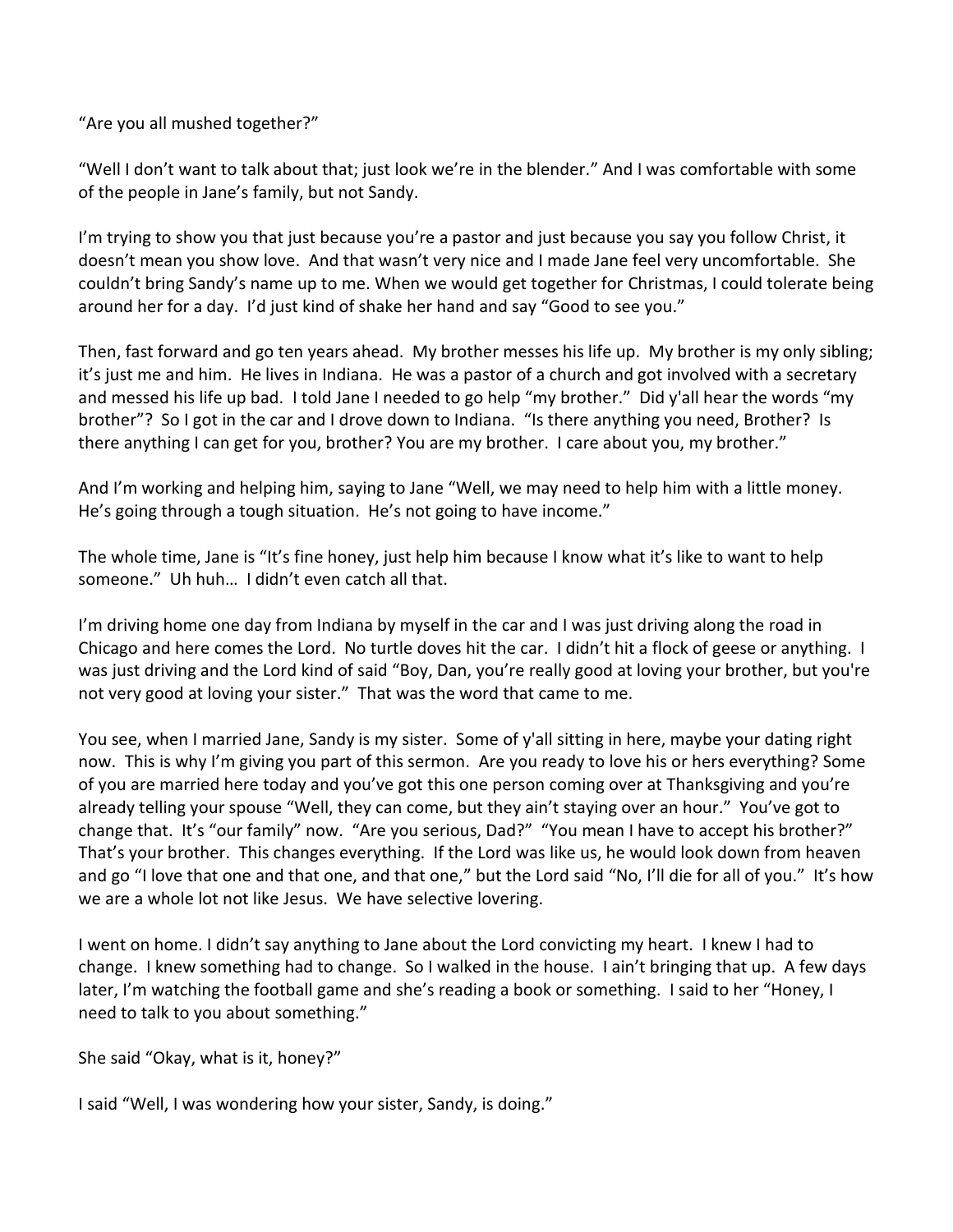Jane was reading the book and she just lowered the book and said "What?" That's because she had put the lock box on that.

"I just thought maybe you should call her and check and see if she needs anything."

At that point, she sat the book down and said "What's wrong with you, honey? Are you okay?"

Then I told her about the turtle doves and how the Lord had shown me all that stuff I needed to work on.

I said to her "Honey, you've been really good at helping me love our brother, but I haven't been very good at helping you love our sister. I want you to call her and I want you to tell her that we care about her and ask her if there is anything we can do."

So Jane calls her sister "Hey, Sandy, this is Jane. We're just sitting her and Dan wanted me to call and check on you."

Sandy said "Dan who? There's no chance it's my brother-in-law." She didn't even believe it.

She knows I'm a pastor. Did y'all hear that? Sandy's not involved in church; she doesn't want anything to do with all that kind of stuff. To make a long story short, Sandy's heart began to soften toward things of the Lord. Sandy began to… When I would preach at places like this, she would go online and watch me preach. Then she would call Jane and say "Well, he's pretty descent." Then we began to grow a little closer and we are at the point now where Sandy will contact Jane pretty regularly, asking for CDs or DVDS of where I've been preaching. She wants to hear more.

I want y'all to follow something. This has been happening over the last few years. Sandy's heart began to change because Dan's heart also changed toward her. Y'all get this because there is somebody in your extended family right now… I'm saying a godly love in you could possibly change them. Jesus started that way with us first too. You have a shot at a better trip around the sun because Jesus said "I'll die for you."

So Sandy begins to seek things of the Lord. Again, to make a long story short, Sandy actually begins to say to Jane "I want to know more about Christ." Sandy is at church this morning. I don't know where she's at in North Carolina, but she went to church this morning. Sandy has asked the Lord to come into her life. Her whole life has changed and I want to suggest to you a part of that change started with my attitude. I'm not the savior, Jesus is. But Jesus could reach Sandy better because I got out of the way. Are any of y'all in the way of anybody?

Let me tell you this too. Sandy has four children. One of them is a stripper in North Carolina. Her name is Stacy. She's – you'll hear this word very clearly –is *my* niece. I love her. When we see her… We were down at our moms'… Both our moms passed away in January and we were down at the funeral. I'll grab Stacy and hug her and I'll just say "Stacy, come here."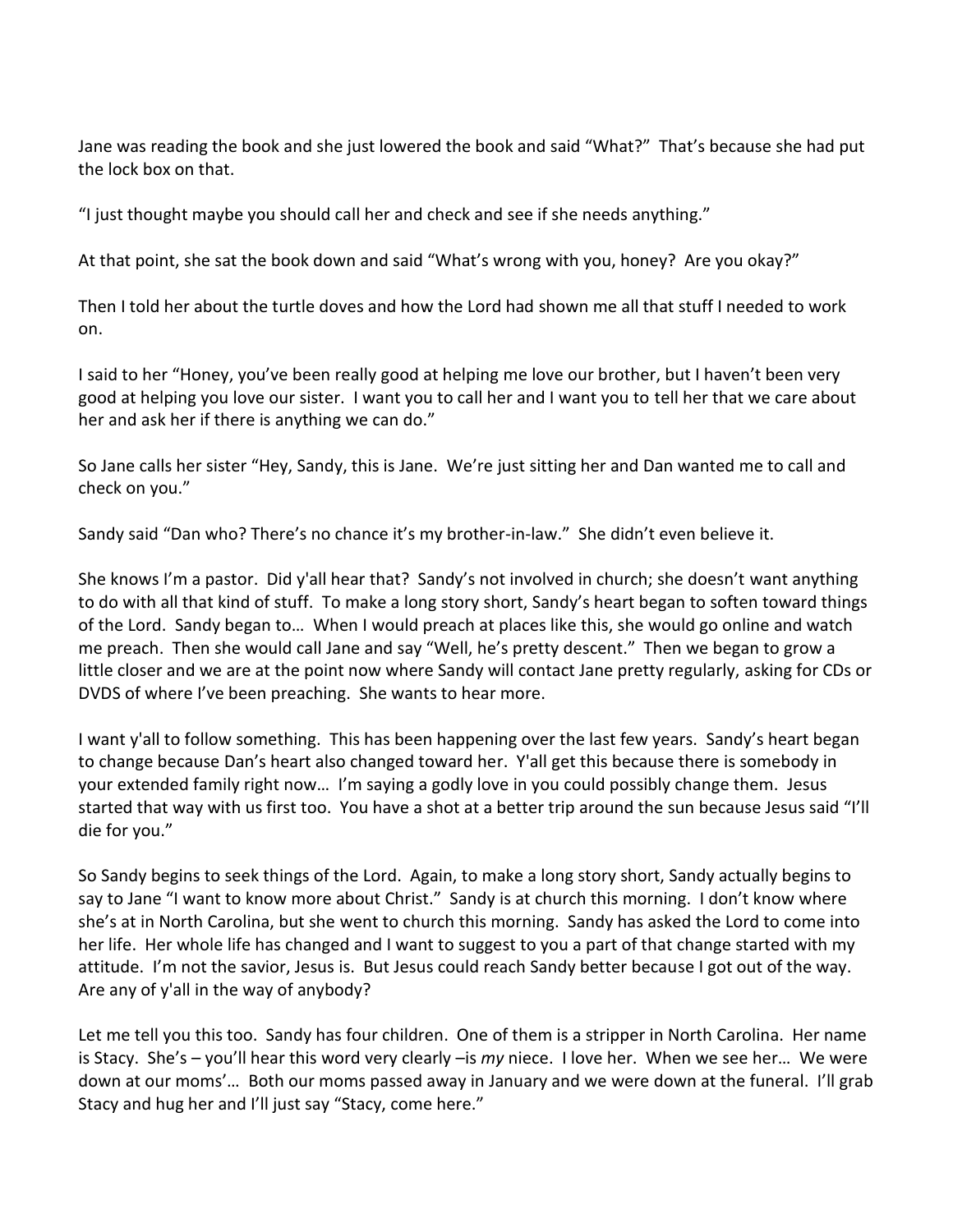She's around 20 years old. I'll just take her and hold her in my arms and say "Stacy, I'm praying that someday God will help you find a man who loves you this way." And I just love on her.

She'll just hug me and look up at me and say "Uncle Dad, you're a preacher, right?"

I say "Stacy, I am."

She'll say "And you still love me?" I'll say "Stacy, I do." I do; I love that girl.

I want to tell you something else the Lord has done. I have a heart for single parents like I've never had before. The Lord didn't change them; he changed me. Some of you who are in here who are single parents, I give you a big ole hug. Kudos to you right now with a big ole hug. Thank you for doing what I would not want to do: doing it alone. You're awesome. The Lords rewards you for that.

I'm going to tell you a few things. My favorite sibling in all of both or our families is not even my brother; my favorite sibling is Sandy. She's my favorite. Ask Jane or ask the family and they'll tell you I like Sandy the most. I don't even hide it. She's a hoot and I missed out on that for many, many years.

Let me tell you this too. So like seven weeks ago, Jane and her sisters got together down at the beach in Myrtle Beach. They are near that area; that's where they grew up. They went to Myrtle Beach as a family.

Sandy has contacted Jane. When they get down to Myrtle Beach, Sandy said "Jane, I've come to the Lord. I want you to baptize me in the ocean." Jane is her favorite sister.

Jane said "I can't baptize."

I said "I make you an honorary baptizer in the name of the Father, Son, and the Holy Spirit. Honey, you can baptize." So after service, if y'all need to be baptized, Jane is legal; she can do it now.

And they went out in the ocean in Myrtle Beach and Jane said the wind was so strong and the waves were so big, she didn't even get a chance to touch Sandy. Sandy's not very big and the wind grabbed her and the waves put her down. All Jane did was hold her down; it was awesome. Sandy got baptized. And I want to tell you that part of that changed because Dan began to really love her.

Guess what? I'm going to have a few more good trips around the sun on this earth, I pray. During the course of this one, when I get to see Sandy, I'm looking forward to it because I changed. Now you can live the rest of your life, if you want to, all hard and you can say "Dan, you don't understand what my brother's like!" I might not understand what it's like being *your* brother. Have you ever thought about it? Would you want to be your brother? I can tell you right now that a few years ago, Sandy… I would not have wanted me your brother-in-law. The preacher? I would not have wanted to have him as my brother-in-law. But if I'm going to live in a way to honor Christ, I've got to change me because, ladies and gentlemen, I've got to remember I'm living for the eternal. I'm not living for the temporal. And every one of us in this room can become better lovers.